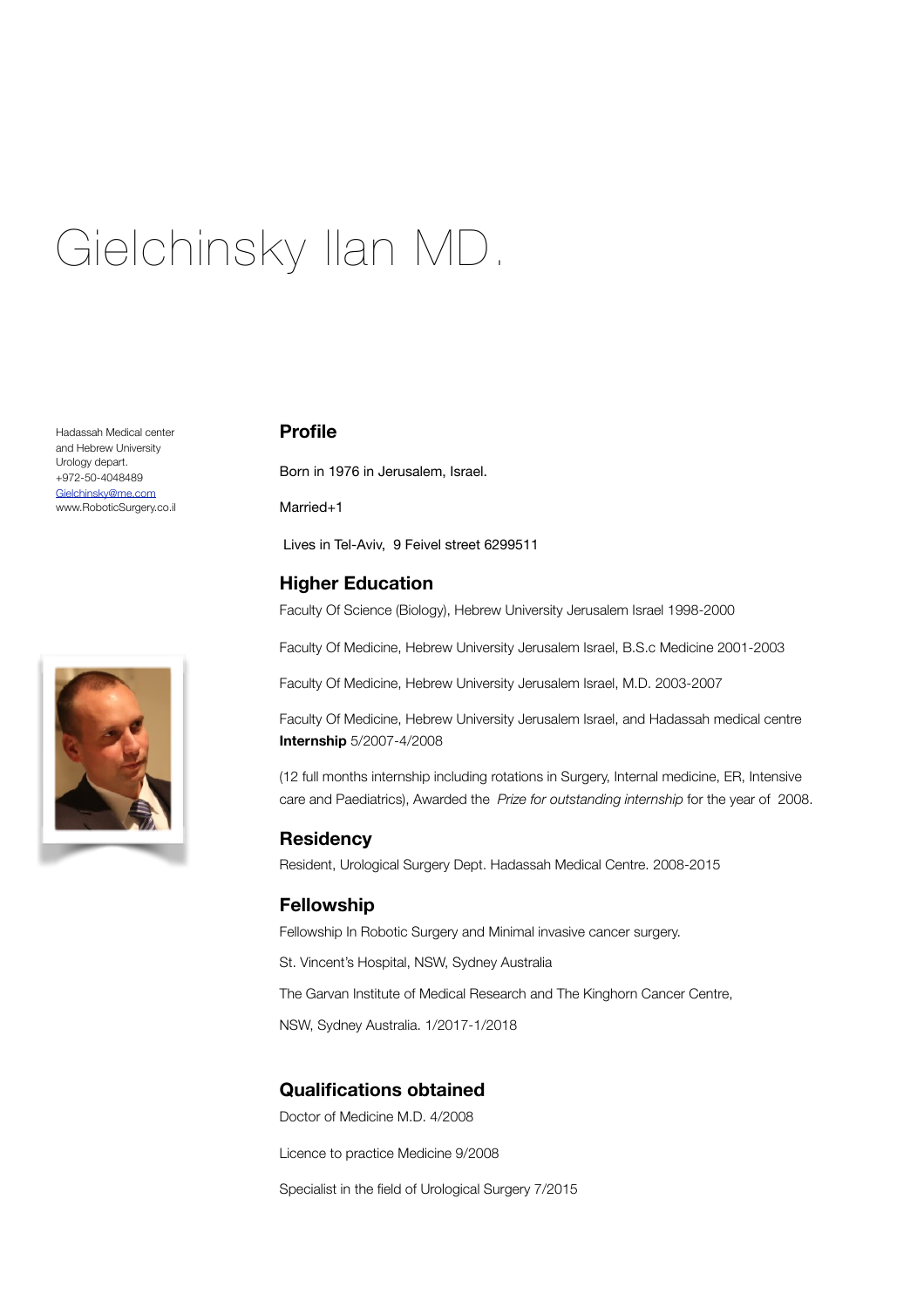Sub-Specialty in Robotic Surgery and minimal invasive cancer surgery 1/2018

### **Employment**

Hadassah medical centre, Jerusalem Israel, resident in Urology, Full Time position 2008-2015

Hadassah Medical Centre, Consultant Urological Surgeon, Full Time, 2015-2017

Hadassah medical centre, Mount scopus Campus- In Charge of the Urological service, Full Time, (Operations, Out-patient Clinics, Training or residents, Medical students teaching, Consultations, On-Call Urologist) 2015- 1/2017

St. Vincent's Hospital & The Garvan Institute of Medical Research, Sydney Australia - Robotic fellowship 1/2017- 1/2018.

#### **Gaps in work:**

None

#### **Formal Training Courses Attended**

Advanced Robotic Prostatectomy Workshop, Wexham Park Hospital UK 2012

Advanced Robotic Partial Nephrectomy Workshop, Wexham Park Hospital UK 2012

Advanced Laparoscopic workshop Rabin medical centre. Israel 2010

Laparoscopic Workshop, Hadassah Medical Center, Israel 2008

ATLS Course, IDF, Israel 2007

ACLS Course, Hadassah Medical Centre, Jerusalem Israel 2007

BLS Course, St. Vincent's Hospital, Sydney, Australia 2017

## **Professional Memberships**

Israel Medical Association

Israel Urological Association

European Association of Urology (EAU)

Australian Royal Collage of Surgeons

Hadassah Medical center and Hebrew University Urology depart. +972-50-4048489 [Gielchinsky@me.com](mailto:Gielchinsky@me.com) www.RoboticSurgery.co.il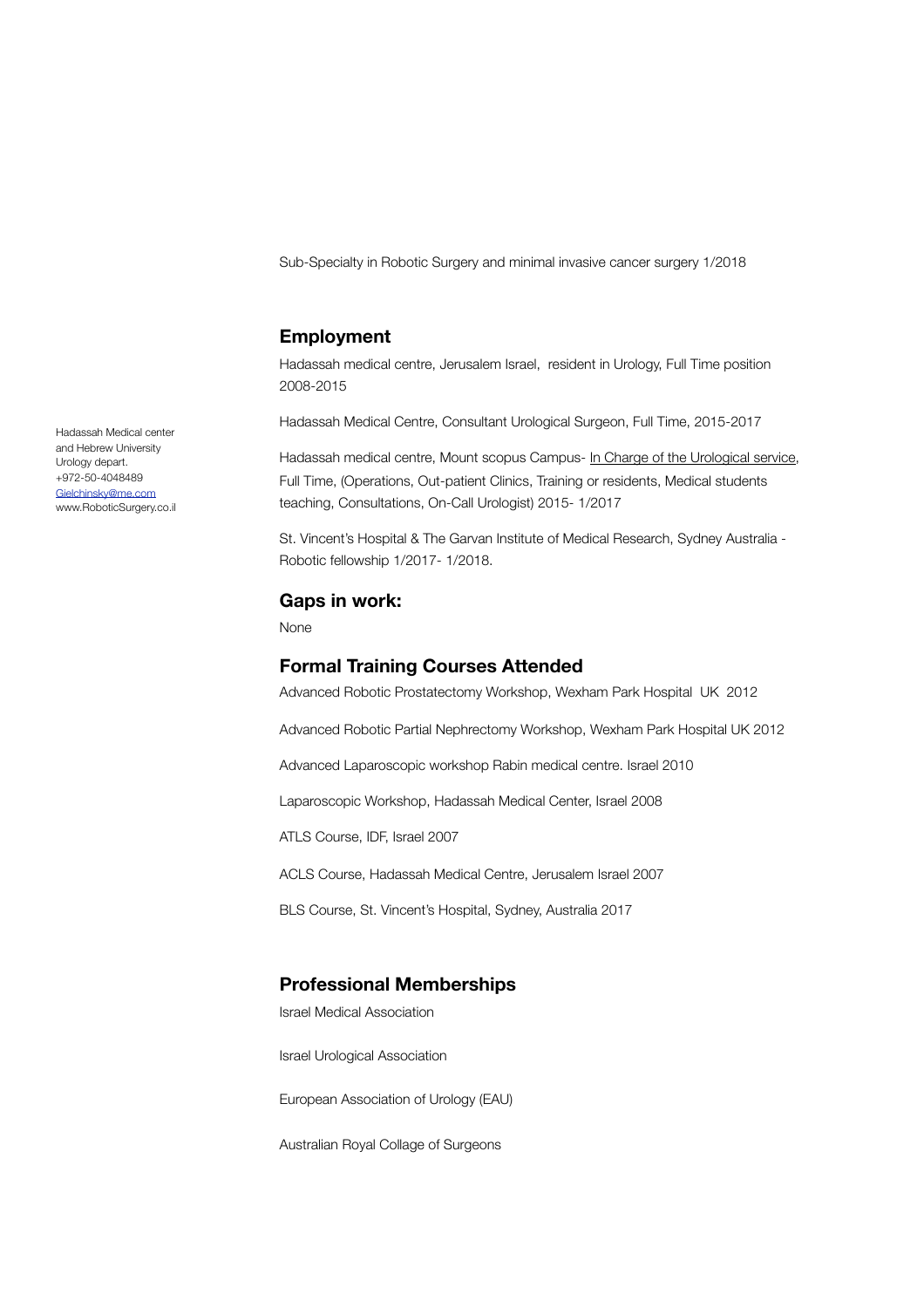## **Registration History**

State of Israel Ministry of Health 2015-Present

Medical Board of Australia 2017-2018

## **Teaching**

Instructor ,Histology for medical students, Hebrew University 2003

Instructor, Medical Ethics for medical students, Hebrew University 2008

Instructor, Surgery for radiology students, School of Radiology Hadassah Medical Centre 2010-1011

Trainer and Instructor, Urology for medical students, Hadassah Medical Centre 2010-2016

Dean award for outstanding teaching, Hebrew university, faculty of Medicine 2015

Dean award for outstanding teaching, Hebrew university, faculty of Medicine 2016

#### **Management**

Director of the Urology Service at Mt. Scopus Campus of Hadassah Medical Centre, Jerusalem Israel 2015 to Now

Senior Resident, Urology Dept. (Responsible for the routine work in the dept. and the schedule of the residents) 2014-2015

Attending Urologist, Urology Department Hadassah medical Centre 2015

#### **Awards and Honours:**

Award for outstanding internship, Hadassah Medical Centre, 2008

Prize lecture. Annual meeting of the Israeli Urological association ,2010

Dean award for outstanding teaching, Hebrew university, faculty of Medicine 2015

Dean award for outstanding teaching, Hebrew university, faculty of Medicine 2016

#### **Presentations**

Lecture, "Is there a need for pathologic evaluation of Prostatic tissue resected under preoperative diagnosis of BPH?". Israeli Urological Association convention Eilat Israel 2010 (\*Prize Lecture)

 Lecture, "The Clinical Importance of a unilateral positive prostate biopsy". Israeli Urological Association convention Eilat Israel 2011.

Hadassah Medical center and Hebrew University Urology depart. +972-50-4048489 [Gielchinsky@me.com](mailto:Gielchinsky@me.com) www.RoboticSurgery.co.il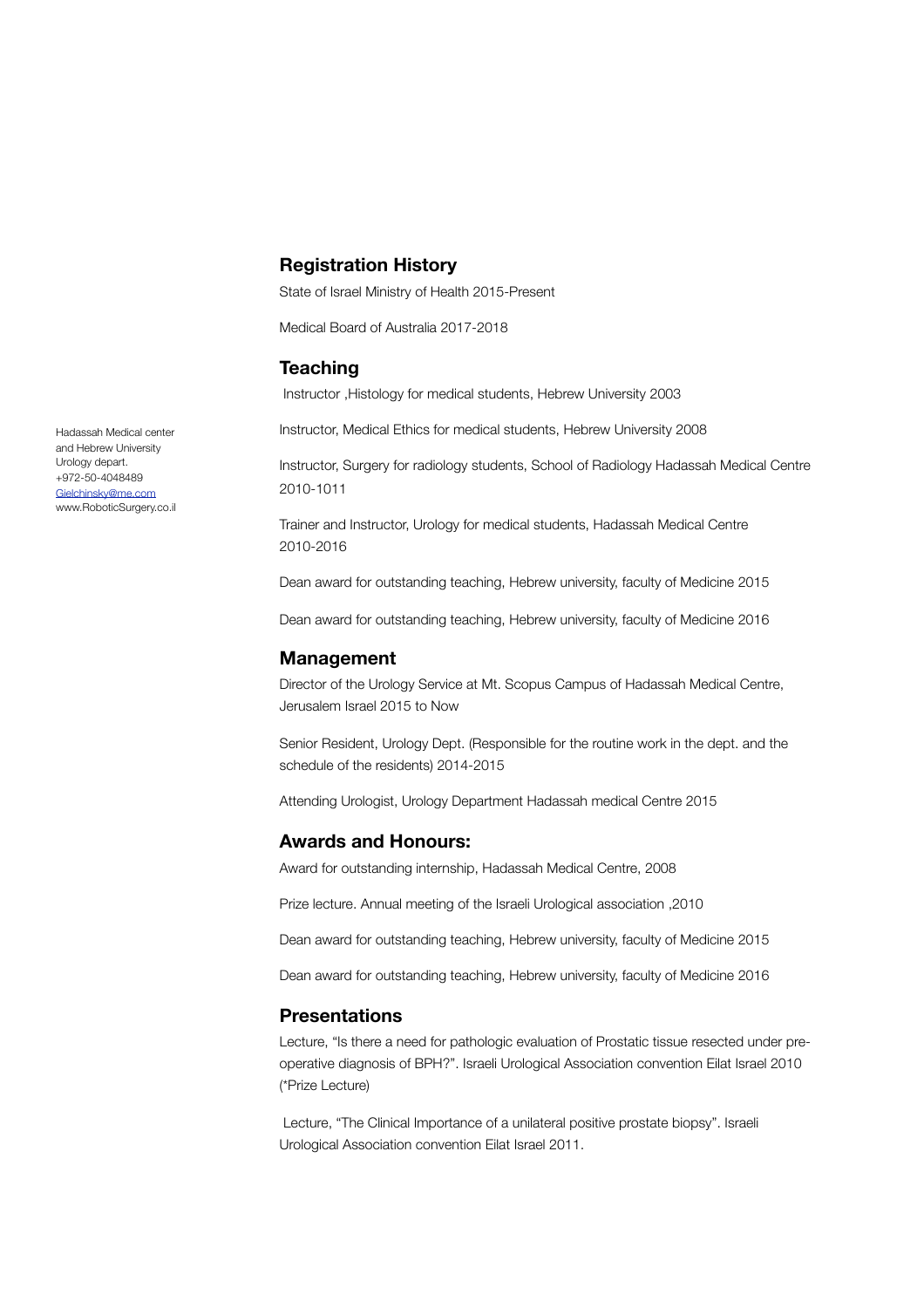Lecture, "Second look at second look operations", Israeli Urological Association convention, Eilat Israel 2012

 Lecture, "Late urethral catheter balloon malfunction post RALP while using barbed suture". Israeli Urological Association convention, Eilat Israel 2014.

#### **Publications**

Please see link to [PubMed](https://www.ncbi.nlm.nih.gov/pubmed/?term=ilan+gielchinsky)

## Relevant Conference/Meetings Attended

The Annual Meeting Of the Israeli Urological Association, Israel 2008 The Annual Meeting Of the Israeli Urological Association, Israel 2009 The Annual Meeting Of the Israeli Urological Association, Israel 2010 The Annual Meeting Of the Israeli Urological Association, Israel 2011 Advanced Robotic Prostatectomy Workshop, Wexham Park Hospital UK 2012 Advanced Robotic Partial Nephrectomy Workshop, Wexham Park Hospital UK 2012 The Annual Meeting Of the Israeli Urological Association, Israel 2012 The Annual Meeting Of the Israeli Urological Association, Israel 2013 The Annual Meeting Of the Israeli Urological Association, Israel 2014 Friends Of Israel Urology Symposium, Israel 2014 The 31st Annual EAU congress, Munich 2016 Friends Of Israel Urology Symposium, Israel 2016 Sydney Robotic Summit 2017 - Sydney Australia, 2017 MRI Workshop 2017 - St. Vincent's hospital Sydney, Australia 2017 Robotic surgery convention - Liverpool , Sydney Australia 2017

Hadassah Medical center and Hebrew University Urology depart. +972-50-4048489 [Gielchinsky@me.com](mailto:Gielchinsky@me.com) www.RoboticSurgery.co.il